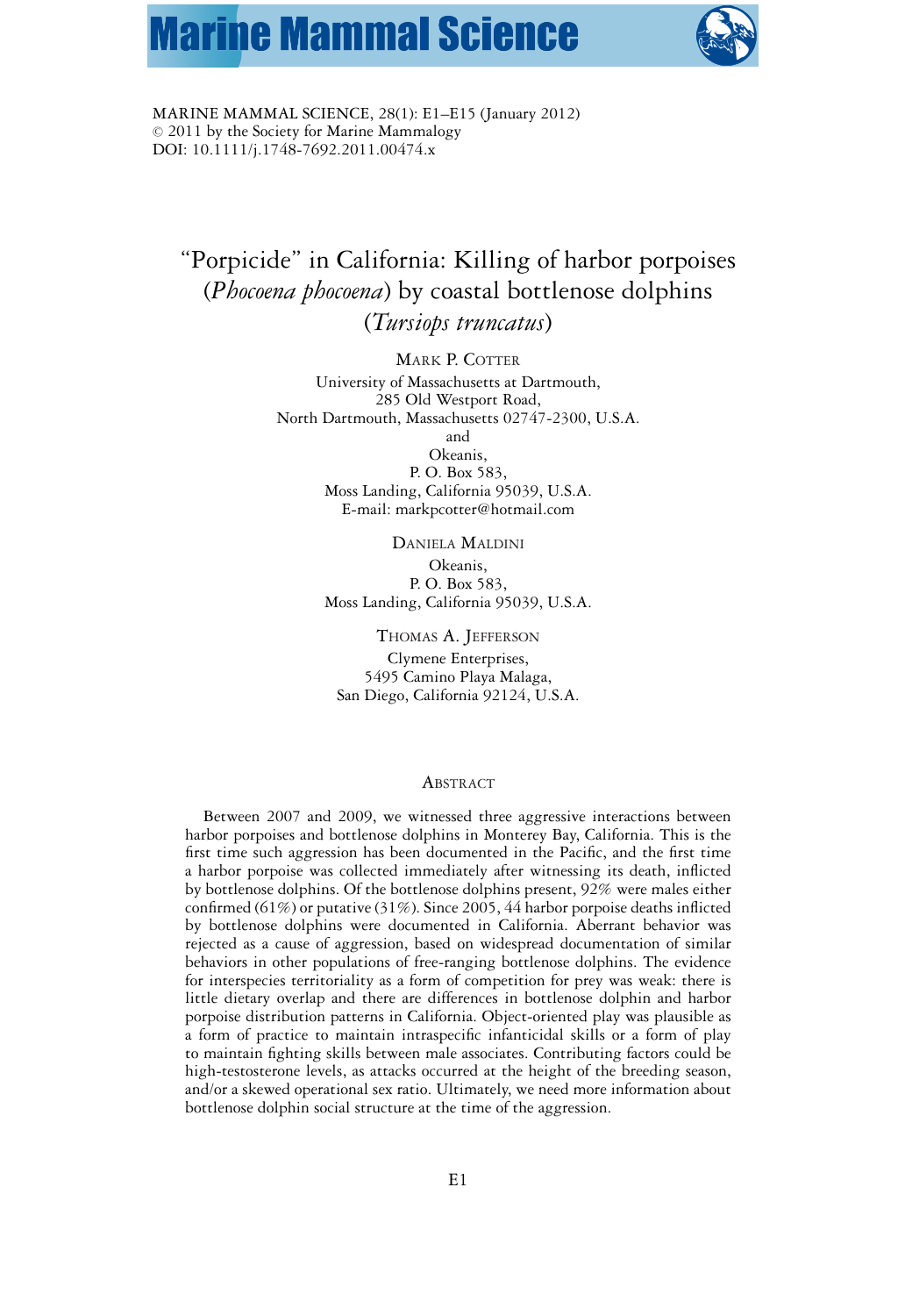Key words: bottlenose dolphin,*Tursiops truncatus*, harbor porpoise, *Phocoena phocoena*, California, Monterey Bay, attack, aggression, kill, mortality.

Aggressive, non-predatory interactions between sympatric species of odontocetes have been often documented in the wild (Jefferson *et al.* 1991, Shane 1995, Herzing 1996, Ross and Wilson 1996, Weller *et al.* 1996, Herzing and Johnson 1997, Baird 1998, Orr and Harwood 1998, Patterson *et al.* 1998, Alonso *et al.* 2000, Herzing *et al.* 2003, Wedekin *et al.* 2004, Barnett *et al.* 2009). The reasons for these conflicts are often unclear and the ultimate causes may be complex. Bottlenose dolphins (*Tursiops truncatus*) have been implicated in attacks, some of which were fatal, on a variety of species such as estuarine dolphins (*Sotalia guianensis*: Terry 1984, Wedekin *et al.* 2004, Acevedo-Gutierrez *et al.* 2005), Atlantic spotted dolphins (*Stenella frontalis*; Herzing 1996, Herzing and Johnson 1997, Herzing *et al.* 2003), and harbor porpoises (*Phocoena phocoena*: Ross and Wilson 1996, Jepson and Baker 1998, Wilson *et al.* 2004, Jepson 2005). Barnett *et al.* (2009) recently reported fatal attacks by bottlenose dolphins along the United Kingdom's coastline on shortbeaked common dolphins (*Delphinus delphis*), striped dolphins (*Stenella coeruleoalba*), juvenile long-finned pilot whales (*Globicephala melas*), and Risso's dolphins (*Grampus griseus*). In addition, infanticide has been recorded within bottlenose dolphin groups in Scotland (Patterson *et al.* 1998) and on the United States' East Coast (Dunn *et al.* 2002).

Aggressive interactions between bottlenose dolphins and harbor porpoises are often fatal for the porpoise and have been reported around the United Kingdom (Ross and Wilson 1996, Jepson and Baker 1998). Despite some direct observations of attacks (Ross and Wilson 1996), little information exists to date regarding the identity or sex of the bottlenose dolphins responsible.

We report on three interactions between Pacific coastal bottlenose dolphins and harbor porpoises in Monterey Bay, California. Aggressive interactions between bottlenose dolphins and harbor porpoises have not been documented before in the Pacific Ocean. A unique feature of our observations is that attacks were witnessed directly by the research crew, and that all animals participating in the attacks were known individual bottlenose dolphins that were part of a long-term investigation. This enabled us to evaluate these occurrences in some detail.

#### **METHODS**

#### *Study Area*

Monterey Bay (Fig. 1) is located along the central California coast between Santa Cruz to the north, and Point Piňos to the south. It is part of the Monterey Bay National Marine Sanctuary and is California's second largest bay. The Bay is approximately 37 km long, north to south, and 16 km wide, east to west. California coastal bottlenose dolphins range between San Quentin, Mexico, and San Francisco, California, and the same individuals move throughout this range (Feinholz 1996, Defran *et al.* 1999).

The dolphins are limited in distribution to the coastal strip in a ribbon-like fashion between the shoreline and 500 m offshore (Defran *et al.* 1999), except for Santa Monica Bay (Bearzi *et al.* 2009) where coastal dolphins are occasionally seen feeding a few kilometers offshore.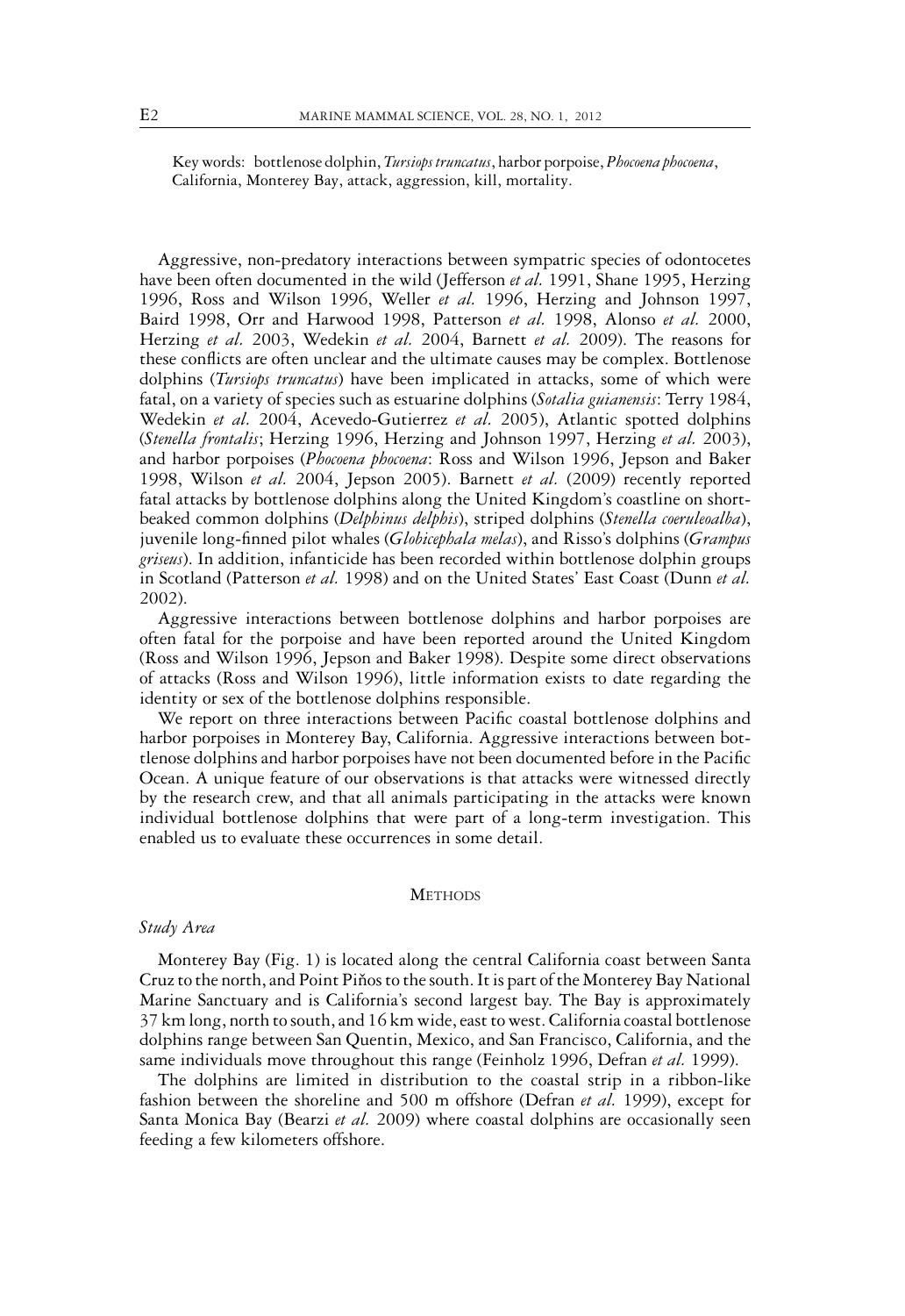

*Figure 1.* Map of California and its counties and map of the study area (Monterey Bay) with locations and dates of the three bottlenose dolphin/harbor porpoise interactions.

#### *Data Collection*

The Monterey Bay coastal bottlenose dolphin population has been the subject of a long-term investigation since 1990 (Feinholz 1996). The study includes regular boatbased surveys of the coastal strip between the shoreline and 1 km offshore. During the surveys, photo-identification, behavioral, bathymetric, and environmental data were collected, as well as other data on cetacean sightings. Biopsy samples of specific individual bottlenose dolphins were collected during an investigation of health and contaminant levels, and to determine sex for social structure analysis (Jefferson, Maldini and Cotter, unpublished data).

Observations on interactions between bottlenose dolphins and harbor porpoises were collected opportunistically as part of the surveys. When these interactions occurred, the boat moved slightly away from the interacting animals to be able to better document the behaviors. Photographic and cinematographic documentation were collected *ad libitum* and detailed notes were recorded. Digital video and photographs were analyzed to identify individual animals and specific behavioral sequences. The entire database and social structure analysis derived from data collected between 2006 and 2008 was used to interpret the events (Maldini and Cotter, unpublished data). The sexes of individual bottlenose dolphins involved in the attacks were either verified by genetic analysis of biopsy samples already available, confirmed by visual inspection of genital slits, inferred by the presence of calves accompanying females, or presumed (for males) by association, behavior, and size. Age class was estimated based on size and/or on historical data on the animal. Stranding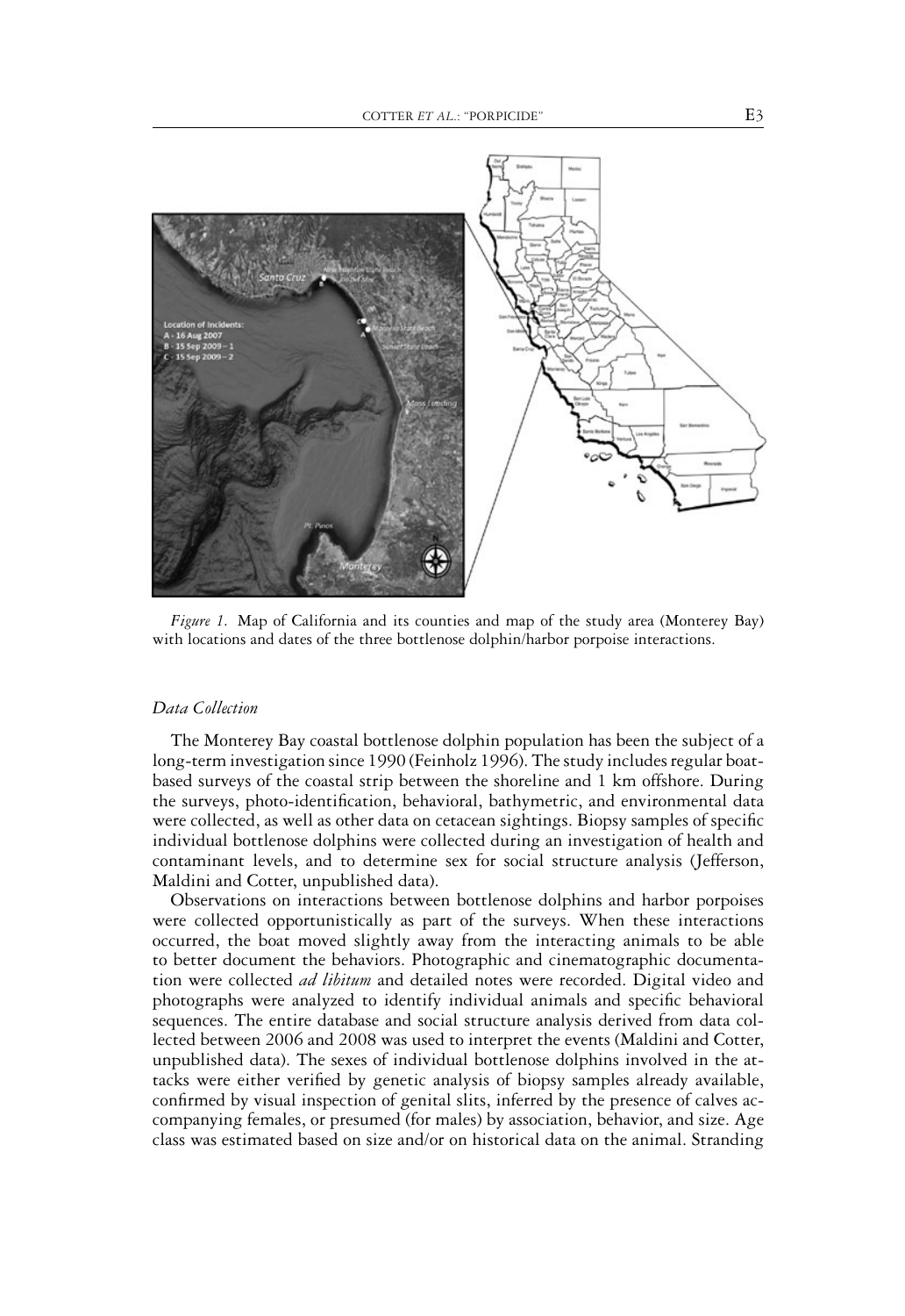information for harbor porpoises was obtained from the California Marine Mammal Stranding Network web site (http://swr.nmfs.noaa.gov/psd/strand/strandings.htm, accessed March 2010) and from Wilkin.<sup>1</sup>

#### **RESULTS**

#### *Strandings*

Harbor porpoise stranding records along the California coast have been maintained by the California Marine Mammal Stranding Network since 1990. Detailed harbor porpoise necropsy reports are available consistently since at least 1998 (at least 347 necropsies conducted). Between 1990 and 2009, 470 harbor porpoise strandings have been reported by the stranding network (http://swr.nmfs.noaa.gov/psd/ strand/strandings.htm;  $Wilkin<sup>1</sup>$ ).

The stranding of a harbor porpoise killed by bottlenose dolphins, as confirmed through necropsy, was first recorded in California in July 2005, the only occurrence that year. No trauma cases were recorded in 2006. Between 2007 and 2009, 125 harbor porpoises were found stranded between Humboldt County (northern end) and San Luis Obispo County (southern end), an approximately 450 km coastal strip where coastal bottlenose dolphins and harbor porpoises overlap in range. Of these harbor porpoises, 44 (35%) had sustained traumatic injuries from interactions with bottlenose dolphins. Most of the trauma-related porpoise strandings occurred in San Luis Obispo County (32%) and in Santa Cruz County, Monterey Bay (61%). These strandings comprised 53% of all harbor porpoise strandings in Monterey Bay. All trauma-related strandings occurred between the months of July and November and 64% were in August and September. Trauma-related strandings occurred with higher frequency between Sunset State Beach and New Brighton State Beach in Santa Cruz County, the northern portion of Monterey Bay (Fig. 1).

Average length of the porpoises killed in Monterey Bay was 139.9 cm (54– 168 cm). Thirty-one percent were females, 62% were males, and 8% were of unknown sex. Based on Lockyer*et al.*'s (2001) classification of harbor porpoise age-classes, which relies on total length, 19% of harbor porpoises killed by dolphins were adults, 59% were subadults, and 22% were calves.

Documented injuries included multiple fractures of the ribs, spinal column, skull, scapula and tympanic bulla, and lung and soft tissue lacerations and contusions. What distinguishes these injuries from those potentially inflicted by boat strikes is their bilateral nature, which points to a deliberate attack by another animal. The widespread rake-marks on both dorsal and ventral surfaces of the skin (Fig. 2) were diagnostic and consistent with bottlenose dolphin average intertooth distance (Sigler<sup>2</sup>, Ross and Wilson 1996). The trauma-related injuries found on one harbor porpoise that was collected immediately after it was killed by bottlenose dolphins (and the event was witnessed by the authors), were similar to the injuries recorded in all other trauma cases attributed to bottlenose dolphins along the California coast.

<sup>&</sup>lt;sup>1</sup>Unpublished data from Sarah Wilkin, NOAA, Southwest Regional Office, 501 West Ocean Boulevard, Suite 4200, Long Beach, CA.

<sup>&</sup>lt;sup>2</sup>Personal communication from Teri Sigler, University of California Santa Cruz, Long Marine Laboratories, 100 Shaffer Road, Santa Cruz, CA, 28 September 2009.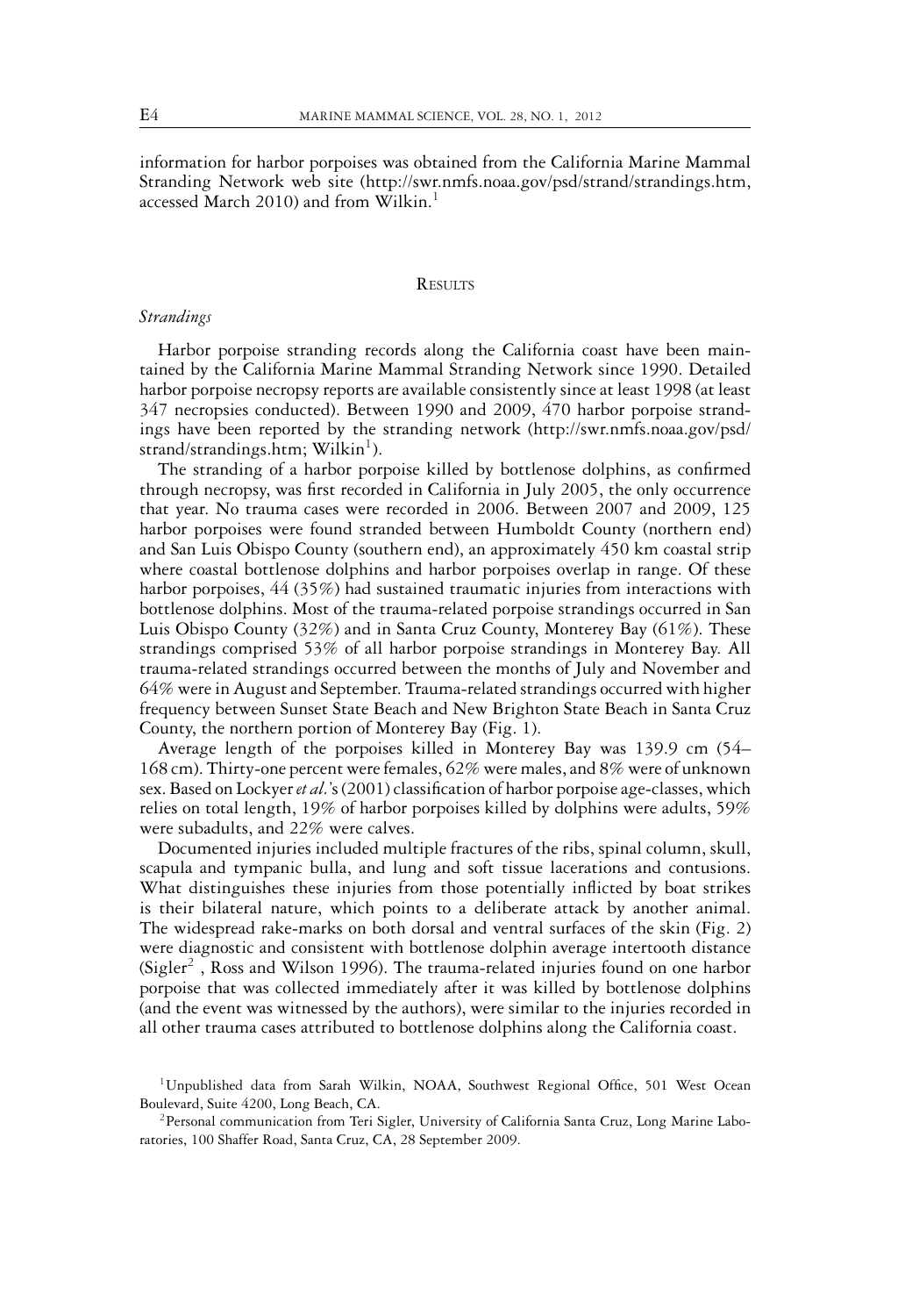

*Figure 2.* Rake marks on an adult harbor porpoise stranded in Santa Cruz County.

#### *Observed Interactions*

Three bottlenose dolphin/harbor porpoise interactions were witnessed directly between 2007 and 2009: two of unknown fate, and one resulting in the death of the porpoise, which was collected for examination. The events are described in detail below.

#### *Event 1*

On 16 August 2007 at 1210, a school of 10 adult bottlenose dolphins (Table 1, Group A) was sighted north of Sunset Beach (36.89033◦N, 121.83860◦W; Fig. 1) at a depth of 10 m. Male dolphin Poke, confirmed as a male by biopsy (Table 1, Subgroup A1) was sighted milling approximately 100 m from the other nine bottlenose dolphins while in close association (*i.e.,* swimming in echelon formation similar to mother/calf pairs, *sensu* McBride and Kritzler 1951) with an adult harbor porpoise. The harbor porpoise appeared to be trying to get away, but the bottlenose dolphin prevented any attempt at evasion by keeping pace with the porpoise and maintaining its position next to it. Once, the harbor porpoise swam away and came within 3 m of the research vessel. Male Poke quickly positioned itself between the porpoise and the vessel and nudged the porpoise away with its snout. Bottlenose dolphin Poke and the harbor porpoise surfaced together throughout the encounter. Our vessel left the scene at 1244 (25 min after first contact with the school) while the harbor porpoise was still with the dolphin. Throughout the encounter, all bottlenose dolphins traveled in a southerly direction at 0.46 km/h.

On 15 September 2009, we recorded the following two separate events and described four different aggressive behaviors by bottlenose dolphins toward harbor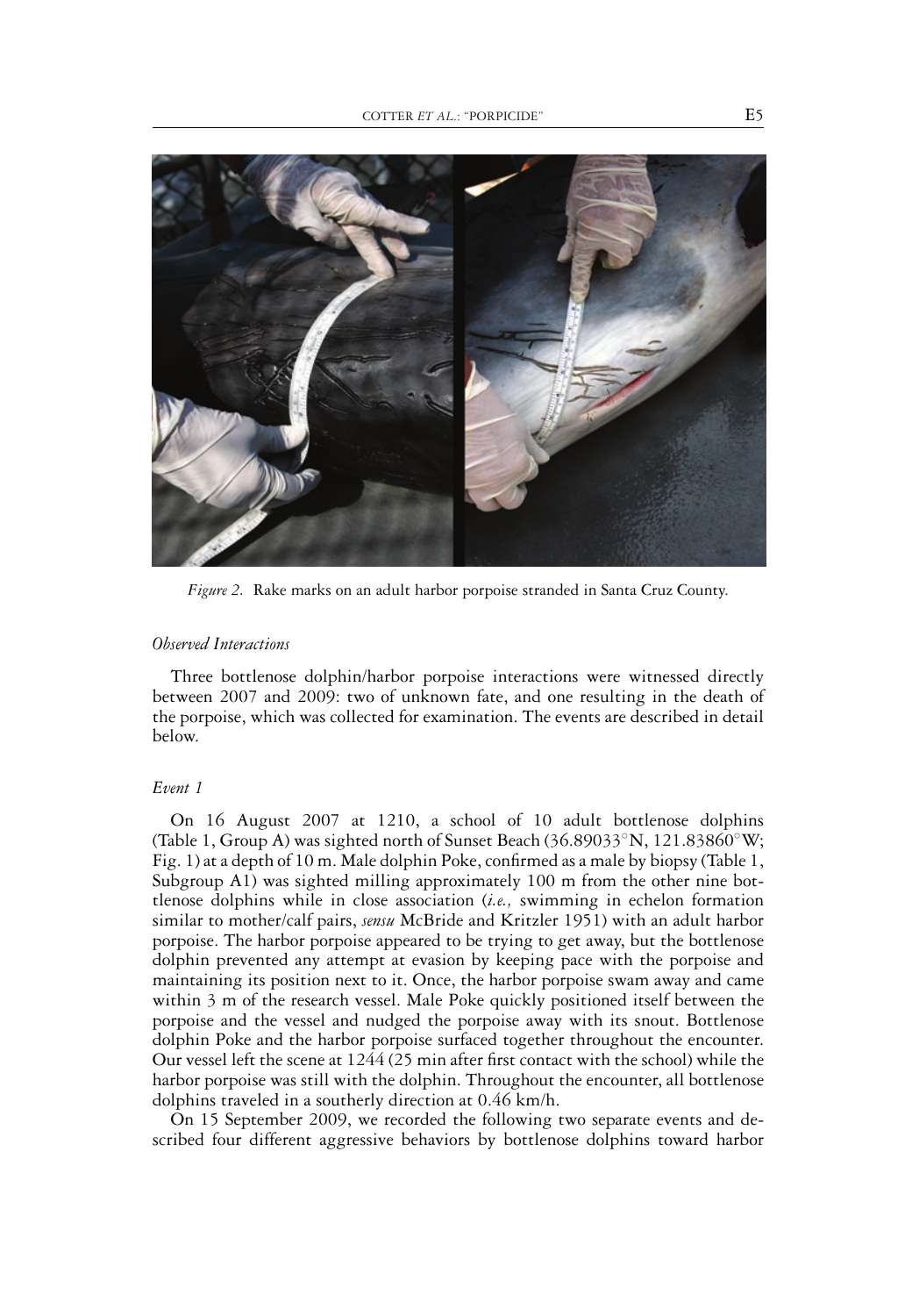*Table 1.* Identity of bottlenose dolphins present during interactions with harbor porpoises in Monterey Bay, California. Sexes were verified by biopsy (B), visual inspection of genital slit (V), presence of calves (C) or presumed (P) by association and behavior over time and relative body size. The Groups of bottlenose dolphins encountered are identified by a capital letter (A or B), and the subgroup that interacted with harbor porpoises is indicated by a capital letter and number corresponding to the order in which the interaction occurred (*i.e.*, A1).

| Dolphin name | Sex                     | Minimum<br>age | 16 August<br>$2007$ group | 15 September<br>$20091$ group | 15 September<br>2009 2 group |
|--------------|-------------------------|----------------|---------------------------|-------------------------------|------------------------------|
| Ake'akamai   | $\sigma$ <sup>(B)</sup> | Adult          | A                         |                               |                              |
| Allure       | $\sigma$ <sup>(B)</sup> | $20+$          |                           | B                             | B                            |
| Avalanche    | $\sigma$ <sup>(P)</sup> | Adult          |                           | B                             | B4                           |
| Bat          | $\sigma$ <sup>(P)</sup> | Adult          |                           | B                             | B <sub>3</sub>               |
| Brandy       | $\varphi$ (C)           | $11+$          | A                         |                               |                              |
| Falco        | $\sigma$ $(V)$          | Adult          |                           | B                             | B                            |
| Gumpy        | $\sigma$ <sup>(P)</sup> | $11+$          |                           | B                             | B                            |
| Kahuna       | $\sigma$ $(V)$          | Adult          | A                         |                               |                              |
| Kelp         | $\sigma$ $(V)$          | Adult          |                           | B <sub>2</sub>                | B                            |
| Mako         | $\sigma$ <sup>(P)</sup> | $11+$          |                           | B                             | B                            |
| Medusa       | $\sigma$ <sup>(V)</sup> | Adult          | A                         | B                             | <b>B</b> 4                   |
| Naissance    | $\sigma$ $(V)$          | Adult          |                           | <b>B2</b>                     | B                            |
| Nibble       | $\sigma$ <sup>(B)</sup> | Adult          | A                         | B                             | B                            |
| Nii          | $\sigma$ <sup>(P)</sup> | $11+$          |                           | B                             | B                            |
| Poke         | $\sigma$ <sup>(B)</sup> | Adult          | A1                        | B                             | B                            |
| Pursuit      | $\sigma$ <sup>(P)</sup> | Adult          |                           | B                             | B                            |
| Quadrat      | $\varphi$ (C)           | $16+$          | A                         |                               |                              |
| Rapier       | $\sigma$ <sup>(B)</sup> | Adult          |                           | B                             | B                            |
| Phyto        | $\sigma$ <sup>(B)</sup> | Adult          |                           | B                             | B <sub>3</sub>               |
| Tidbit       | $\sigma$ <sup>(B)</sup> | Adult          | A                         |                               |                              |
| Tikanawa     | $\sigma$ <sup>(P)</sup> | Adult          | A                         |                               |                              |
| Twinky       | $\sigma$ <sup>(V)</sup> | Adult          |                           | B                             | B <sub>3</sub>               |
| Unity        | $\sigma$ <sup>(B)</sup> | $15+$          | A                         |                               |                              |

porpoises (see Table 2 for description of behaviors and Fig. 3 for photographic documentation).

#### *Event 2*

At 0906 a school of 16 adult bottlenose dolphins (Table 1, Group B) was sighted off Rio del Mar (36.97356◦N, 121.93060◦W; Fig. 1), 10–15 m from the shoreline, while interacting with an adult harbor porpoise. The interaction was visible at a distance because the water was agitated by tall splashes as a result of the dolphins chasing the porpoise.

At 0908 14 bottlenose dolphins left the interaction with the harbor porpoise. The remaining two bottlenose dolphins, male Naissance and male Kelp (Table 1, Subgroup B2) continued the interaction.

At 0913 Kelp and Naissance displayed synchronous and cooperative behaviors which resulted in the harassment of the porpoise (Table 2, Fig. 3).

From 0915 to 0924, within 9 min, the bottlenose dolphins engaged in sandwiching four times, tossing three times, and ramming and drowning several times (Table 2,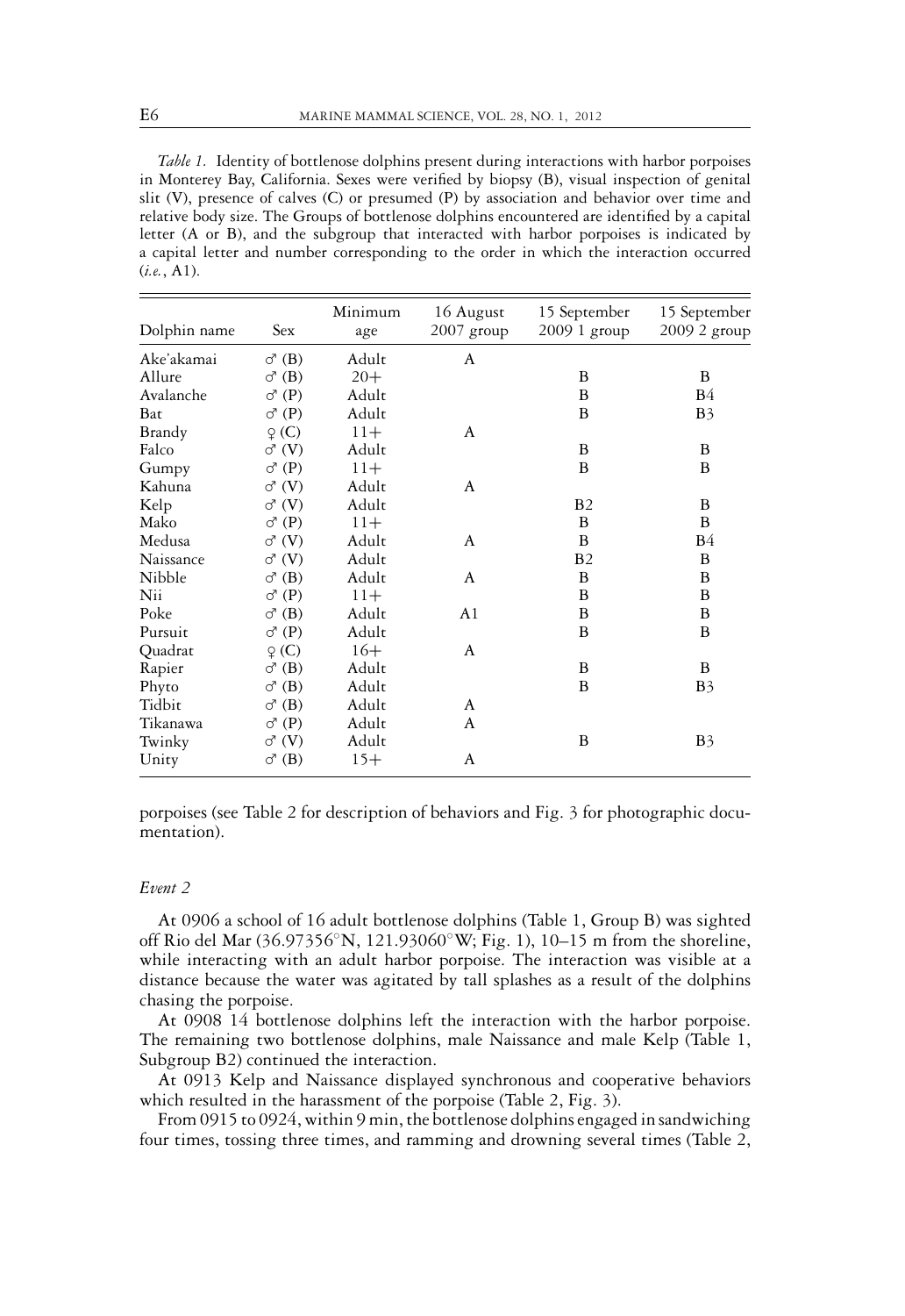| Behavior    | Description                                                                                                                                                                                                                                                                                                                                                                                                                                                                                 |
|-------------|---------------------------------------------------------------------------------------------------------------------------------------------------------------------------------------------------------------------------------------------------------------------------------------------------------------------------------------------------------------------------------------------------------------------------------------------------------------------------------------------|
| Sandwiching | Squeezing the harbor porpoise between the left and right flank of<br>two bottlenose dolphins in a forceful movement that lifts the<br>porpoise's body out of the water. The intensity and power of<br>this maneuver may cause bilateral hematomas of varying<br>severity and bilateral rib fractures.                                                                                                                                                                                       |
| Drowning    | Repeatedly lifting a dolphin's upper body out of the water at a<br>$45^\circ$ angle and letting it forcefully drop on top of the porpoise's<br>head, pushing it underwater. Also positioning a dolphin's<br>rostrum underneath the flukes of the porpoise and lifting the<br>dolphin's head out of the water, effectively keeping the head of<br>the porpoise underwater. Both techniques are effective in tiring<br>and disorienting the porpoise, and in preventing it from<br>breathing. |
| Tossing     | Partially or completely throwing the porpoise out of the water<br>with fast and violent maneuvers, using either the rostrum or<br>the fluke to hit it. Often performed in sequence. This tactic<br>produces loud noises as the porpoise is violently hit on both<br>sides, and often sends the victim somersaulting out of the water.                                                                                                                                                       |
| Ramming     | Hitting the porpoise at fast speed with the rostrum and the side<br>of the body, often repeatedly and sometimes by multiple<br>animals at the same time.                                                                                                                                                                                                                                                                                                                                    |

*Table 2.* Definitions of behaviors displayed by bottlenose dolphins while harassing harbor porpoises between 2007 and 2009.

Fig. 3). All behaviors were carried out at high speed while chasing the harbor porpoise, which was trying to escape.

At 0928 there was a lull in activity. The porpoise was no longer visible. The two bottlenose dolphins started traveling south at a slow pace. There was no evidence of a kill, nor visual confirmation of the porpoise's health status. The research vessel followed the bottlenose dolphins south.

#### *Event 3*

At 0930 the same school of 16 dolphins which engaged in Event 2 (Table 1, Group B) was resighted 600 m south of the vessel  $(36.9057°N, 121.8509°W;$ Fig. 1): male Twinky, male Phyto, and putative male Bat (Table 1, Subgroup B3) inshore, and 13 others slightly offshore. The research vessel traveled south in proximity to the threesome all the way to Manresa State Beach (36.9246<sup> $\circ$ </sup>N, 121.8551 $\circ$ <sup>W</sup>; Fig. 1).

At 1026 the threesome started pursuing a harbor porpoise. Based on the analysis of our digital photographs for scars and other distinguishing marks, this harbor porpoise was not the same animal as in the previous incident and was identified as a male when the carcass was retrieved.

From 1029 to 1035 the threesome "corralled" the porpoise 30 m from shore (Table 2). Subsequently, these dolphins repeatedly displayed sandwiching, ramming, and drowning behaviors (Table 2). Twice the porpoise was tossed out of the water. The porpoise was still alive at this point, albeit sluggish and seemingly incapacitated.

At 1038 seven of the bottlenose dolphin offshore joined in the aggression. The porpoise was dealt a series of violent fluke slaps (ramming). Throughout the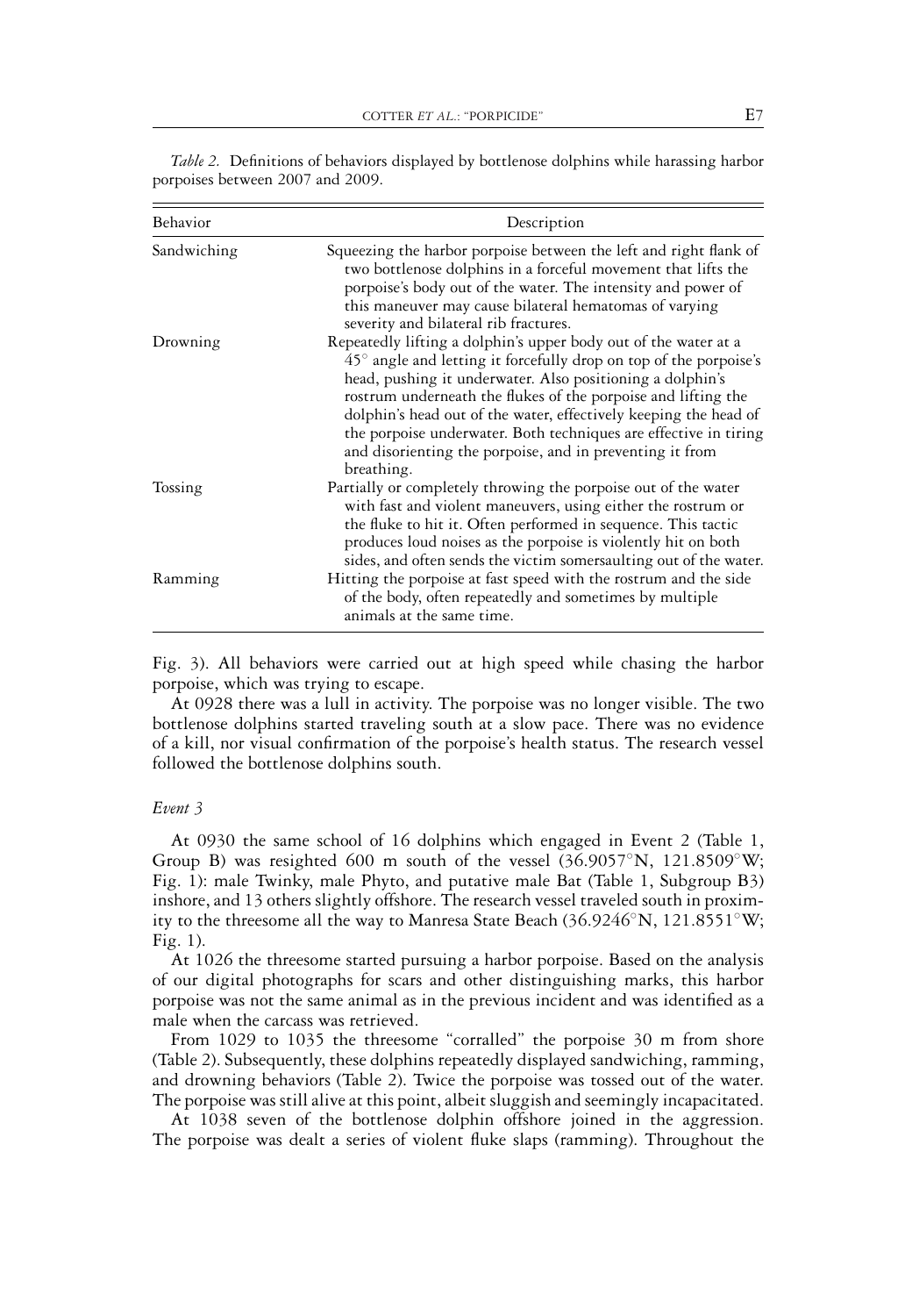

*Figure 3.* Examples of aggressive behaviors by bottlenose dolphins on harbor porpoises in Monterey Bay, California. (A) sandwiching, (B) drowning, (C) tossing, and (D) ramming. Refer to Table 2 for a definition of each behavior.

observation period, no blood was seen and the bottlenose dolphins did not appear to bite or rake the porpoise with their teeth.

From 1039 to 1043 tossing occurred twice (Table 2). The porpoise appeared weak, exhibiting atypical surfacing.

At 1046 the porpoise appeared to be dead, and floated motionless either horizontally or vertically in the water. The dolphins continued to push it around, and the porpoise was observed several times just below the surface, belly-up.

At 1104 all bottlenose dolphins started traveling south at a slow pace and showed little interest in the now-dead porpoise, except for male Medusa and putative male Avalanche (Table 2, Subgroup B4). Medusa and Avalanche stayed behind and started to "handle" the carcass. They pushed it around and underwater with their rostra for up to a minute at a time. Medusa was observed making genital contact with the porpoise.

At 1107 Medusa actively pushed the porpoise carcass with its rostrum to within 1 m of the stern of our boat and then logged (sat motionless) sideways at the surface, looking up, at about 2–3 m distance from the vessel. Avalanche was positioned 4–5 m away (at the bow of the vessel), also logging at the surface and looking up. Both animals watched as our crew hoisted the dead porpoise out of the water and onto the boat. Both dolphins vocalized repeatedly using a combination of clicks and whistles while continuing to log and looking at the boat for the duration of the carcass retrieval.

At 1108 interaction and observations ended. The dead harbor porpoise was transferred to the stranding network coordinator for necropsy. The porpoise did not have any rake marks or external trauma on the body.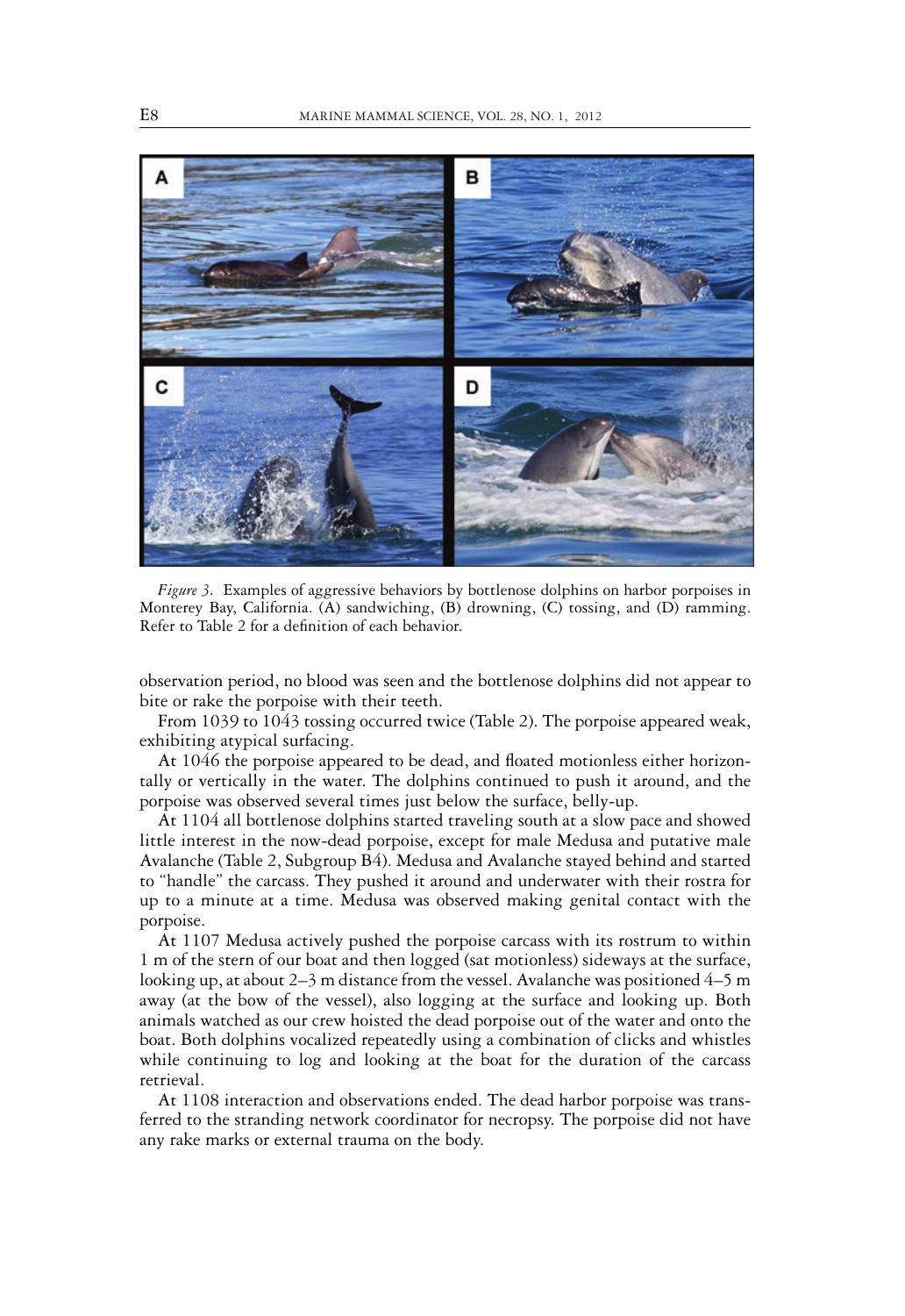#### *Social Context*

All dolphins involved in the events were full-grown adults. Sixty-one percent were confirmed males and 31% were putative males. During Event 1 in 2007, only male Poke was seen interacting with the porpoise. Poke was also present in both the 2009 events. Of the 16 dolphins present at Event 2 and 3 in 2009, 11 were confirmed males and 5 were putative males (Table 1).

In Event 2, two males, Kelp and Naissance, engaged in a prolonged aggressive interaction with the porpoise. In Event 3, two of the first three dolphins to engage in aggressive interaction were confirmed males (Phyto and Twinky). The two dolphins that handled the porpoise after it was dead were a confirmed male (Medusa) and a putative male (Avalanche).

There was a 40% overlap in the identity of the bottlenose dolphins present during harbor porpoise interactions in 2007 and 2009. In fact, the same group of 16 dolphins was involved in both events in 2009, one hour apart, in two separate locations, suggesting that the same individuals engage in this activity repeatedly.

#### **DISCUSSION**

Intra- and interspecific aggression can be costly, and, as such, would be expected to be expressed only in circumstances when clear advantages can be gained by the individual (Lorenz 1963). However, the causal factors for such interactions may be different in different locations and a more detailed analysis of local evidence, we believe, is the best approach to understanding this behavior. Critical to this discussion is the fact that all the bottlenose dolphins involved in the attacks were either known adult males or putative males. This is the first time the sex of the attackers has been confirmed in such interactions.

To limit the discussion to plausible forms of aggression, we excluded antipredatory and predatory aggression (harbor porpoises do not prey on bottlenose dolphins and *vice versa*); defensive aggression by bottlenose dolphins (harbor porpoises are unlikely to initiate aggression on bottlenose dolphins given the differences in body size); and maternal aggression (the attackers were all either males or putative males). The hypotheses we explore are: (1) aberrant behavior, (2) interspecies territoriality, (3) prey competition or feeding interference (as suggested by Spitz *et al.* 2006), (4) object-oriented play with infanticide and practicing fighting skills as triggers, and (5) other potential contributing factors. Ultimately, the motivation for these aggressions could be complex and depend on multiple combined factors.

#### *Aberrant Behavior*

Aberrant behavior, in the context of our discussion, is a behavior that is outside of the behavioral repertoire considered typical of the species in question, according to current knowledge. Based on this definition, we exclude aberrant behavior as an explanation for attacks on harbor porpoises.

Reports involving aggressive interactions between bottlenose dolphins and other cetacean species have been numerous and geographically widespread. The attack tactics we have witnessed are similar in execution and sequence to those described in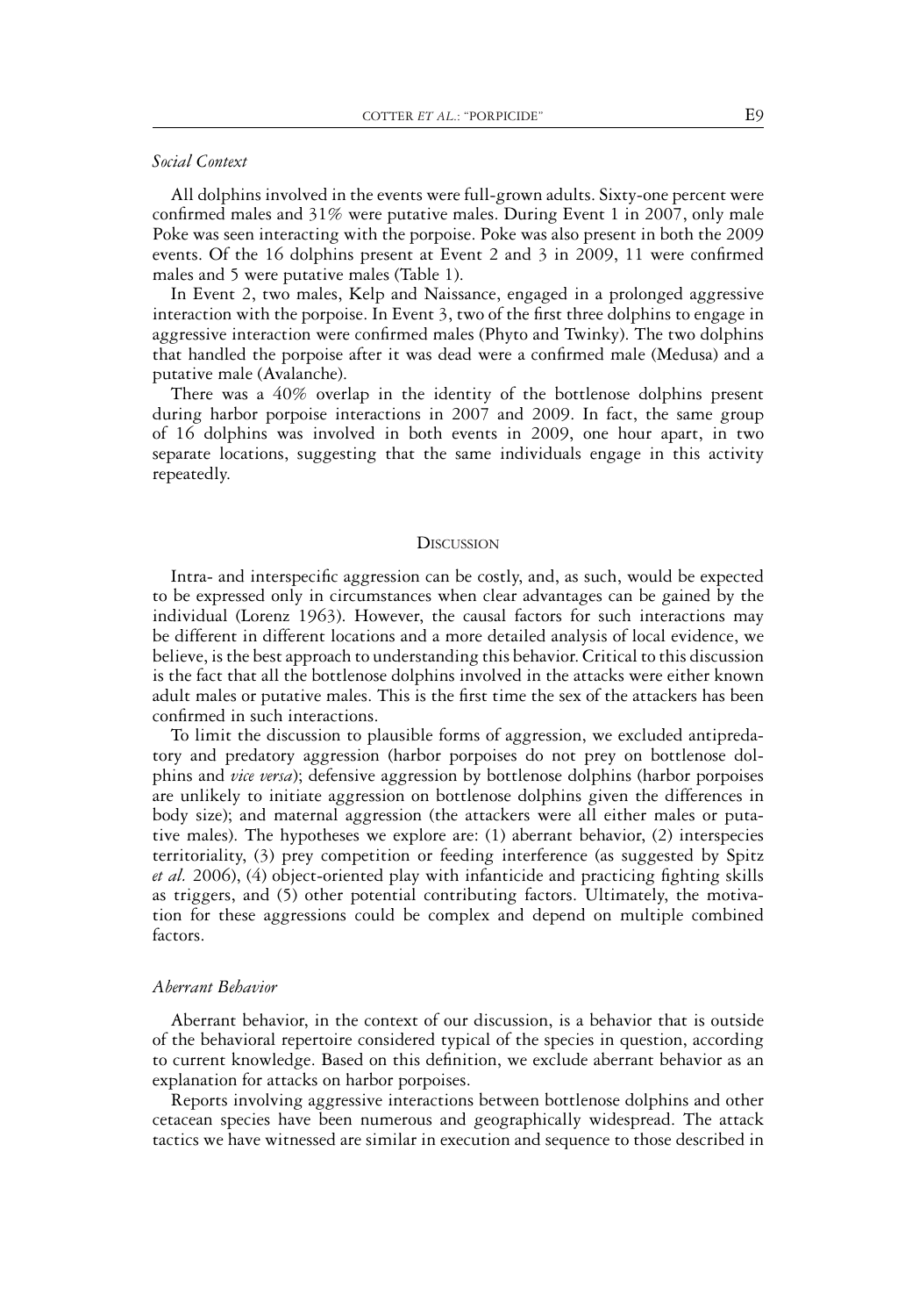other geographic areas, specifically the United Kingdom, in conjunction with harbor porpoise attacks (Ross and Wilson 1996, Jepson and Baker 1998), and Virginia, United States in conjunction with interspecific infanticide (Dunn *et al.* 2002). Both of these observations support the notion that these patterns are part of the natural repertoire for the genus *Tursiops*.

#### *Interspecies Territoriality*

The seasonality and the geographic extent of harbor porpoise/coastal bottlenose dolphin interactions along the California coast mirror harbor porpoise distribution patterns and the seasonality of harbor porpoise movements. Harbor porpoises and bottlenose dolphins overlap in geographic range only between Point Conception, the southern limit of harbor porpoise distribution (Gaskin 1984) and Mendocino County, the northern limit of California coastal bottlenose dolphin distribution (Feinholz 1996, Fig. 1). While coastal bottlenose dolphins are restricted to depths ≤15 m (Defran and Weller 1999), harbor porpoises have highest densities in waters ≤60 m (Carretta *et al.* 2001) and range no deeper than 110 m (Barlow *et al*. 1998). Aggressive interactions were recorded only in late summer and fall when harbor porpoise densities are highest (Sekiguchi 1995, Barlow *et al*. 1998). Because of body size and a tendency to be solitary or in small groups, harbor porpoises are unlikely to present a threat to bottlenose dolphins, and the only possible conflict in overlapping ranges could come from competition for food.

#### *Prey Competition and Feeding Interference*

In the North Atlantic, interactions between bottlenose dolphins and harbor porpoises have been attributed to interference competition based on the extent of geographic and dietary overlap (Spitz *et al.* 2006). No comprehensive study on either coastal bottlenose dolphin diet or dietary overlap with harbor porpoises exists for the Pacific coast.

Based on stomach samples, harbor porpoises in the Pacific feed mainly on market squid (*Loligo opalescens;* Walker *et al.* 1998), Pacific sardine (*Sardinops sagax*), Pacific herring (*Clupea pallasii*), Pacific hake (*Merluccius productus*), and smelt (Wilke and Kenyon 1952, Scheffer 1953, Fink 1959). Prey items sizes range from 80 to 371 mm in length and from 4 to 317 g in weight (Walker *et al.* 1998).

Pacific coast bottlenose dolphins were documented eating at least 25 species. The families *Embiotocidae* (surf perches) and *Sciaenidae* (croakers) comprised 75% of the fish identified, and market squid may be taken when seasonally abundant in inshore waters (Norris and Prescott 1961, Walker 1981, Hanson and Defran 1993). Bottlenose dolphins feed on a larger and wider variety of prey than harbor porpoises. In addition, harbor porpoises have a much wider depth range.

In contrast, direct competition exists between California sea lions (*Zalophus californianus*) and bottlenose dolphins. In the Southern California Bight, Bearzi (2006) found pinnipeds associated with dolphins in 53% of her encounters. Monterey Bay is home to a large population of seals and sea lions year-round. However, aggressive interactions with pinnipeds and pinniped strandings resulting from trauma inflicted by bottlenose dolphins have not been documented. The food competition hypothesis is also weakened by the concentration in space (northern Monterey Bay) and time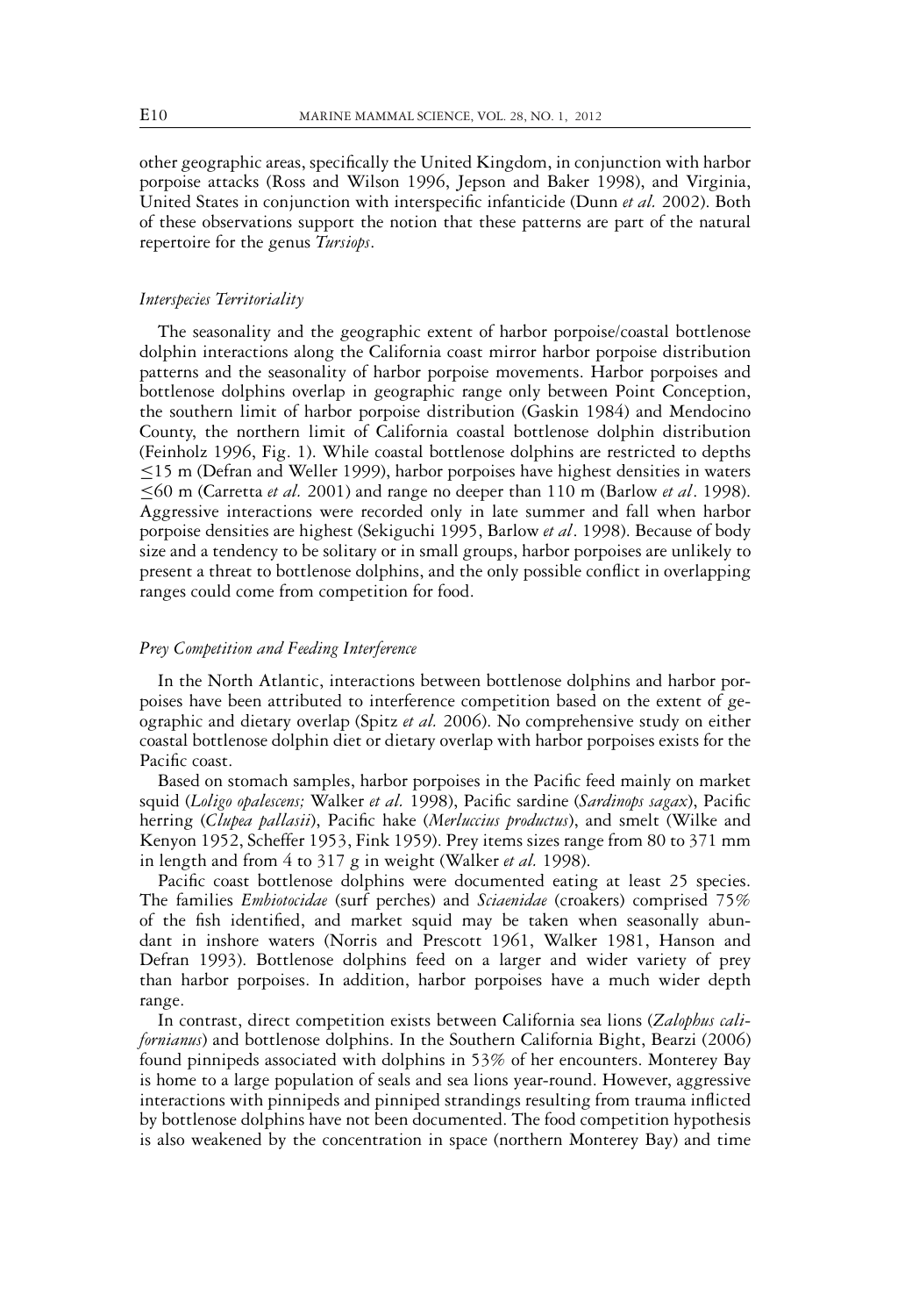(August 2008 primarily) of porpoise/dolphin aggressive interactions, unless specific and currently unknown resource limitations were present at those specific times and places. In addition, the fact that only male dolphins participated in the documented interactions favors alternative hypotheses.

### *Object-Oriented Play: Infanticide*

Patterson *et al.* (1998), suggest that attacks on porpoises are a form of objectoriented play aimed at practicing skills used in infanticidal attacks. Infanticide in vertebrates has been documented extensively in the literature (see review by Hausfater and Hrdy 1984) and is considered a strategy that enhances the reproductive success of the infanticidal male by providing access to an otherwise reproductively unavailable female. When access to females is limited, a male with infanticidal skills may have more chances at mating by inducing estrous in females. In fact, Connor *et al.* (1996) reported that female bottlenose dolphins became sexually receptive within 7–11 d of the loss of their calves. Considering that male–female consortships may last several weeks (Connor *et al.* 1996), infanticide is a viable strategy for males. However, females have counter-strategies such as going into a sham-estrous during periods of high male harassment or having multiple estrous cycles to avoid being monopolized by a single male or male pair (Connor *et al.* 1996).

Infanticide has been documented along the East Coast of the United States (Dunn e*t al.* 2002) and in the United Kingdom (Patterson *et al.* 1998), where it may be frequent, based on indirect evidence provided by trauma-related bottlenose dolphin calf strandings. Patterson *et al.* (1998) suggested the trigger for bottlenose dolphin aggression could be the harbor porpoise's small size, which is similar to the size of a bottlenose dolphin calf. Supporting this hypothesis is the fact that the majority of porpoises killed in the United Kingdom are between 100 and 150 cm long (Ross and Wilson 1996, Jepson and Baker 1998). This pattern was similar in California, although all-age classes were included among the stranded porpoise carcasses with trauma-related injuries, including adults up to 163 cm in length, both males and females. Another argument in support of this hypothesis is the fact that all bottlenose dolphins engaging in the aggressive interactions we documented were either males or putative males.

However, in California, there are no records of bottlenose dolphin calves with injuries similar to those sustained by harbor porpoises (Cordaro<sup>3</sup>) and overall, documented bottlenose dolphin strandings are rare, making it difficult to determine true mortality rates. In addition, we have followed 30 females between 2006 and 2009, and only three appear to have lost their calves (Cotter and Maldini, unpublished data). Causes of death were unknown. An infanticidal male would have to contend with the female to gain access to the calf. It is possible that females in Monterey Bay are extremely successful at protecting their calves from attacks. Females with calves in Monterey Bay almost exclusively travel in nursery schools, and the presence of many females may provide an extra level of protection through female cooperation and strength in numbers against coalitions of males (Cotter and Maldini, unpublished data).

<sup>&</sup>lt;sup>3</sup> Personal communication from Joe Cordaro, NOAA, Southwest Regional Office, 501 West Ocean Boulevard, Suite 4200, Long Beach, CA, 28 September 2009.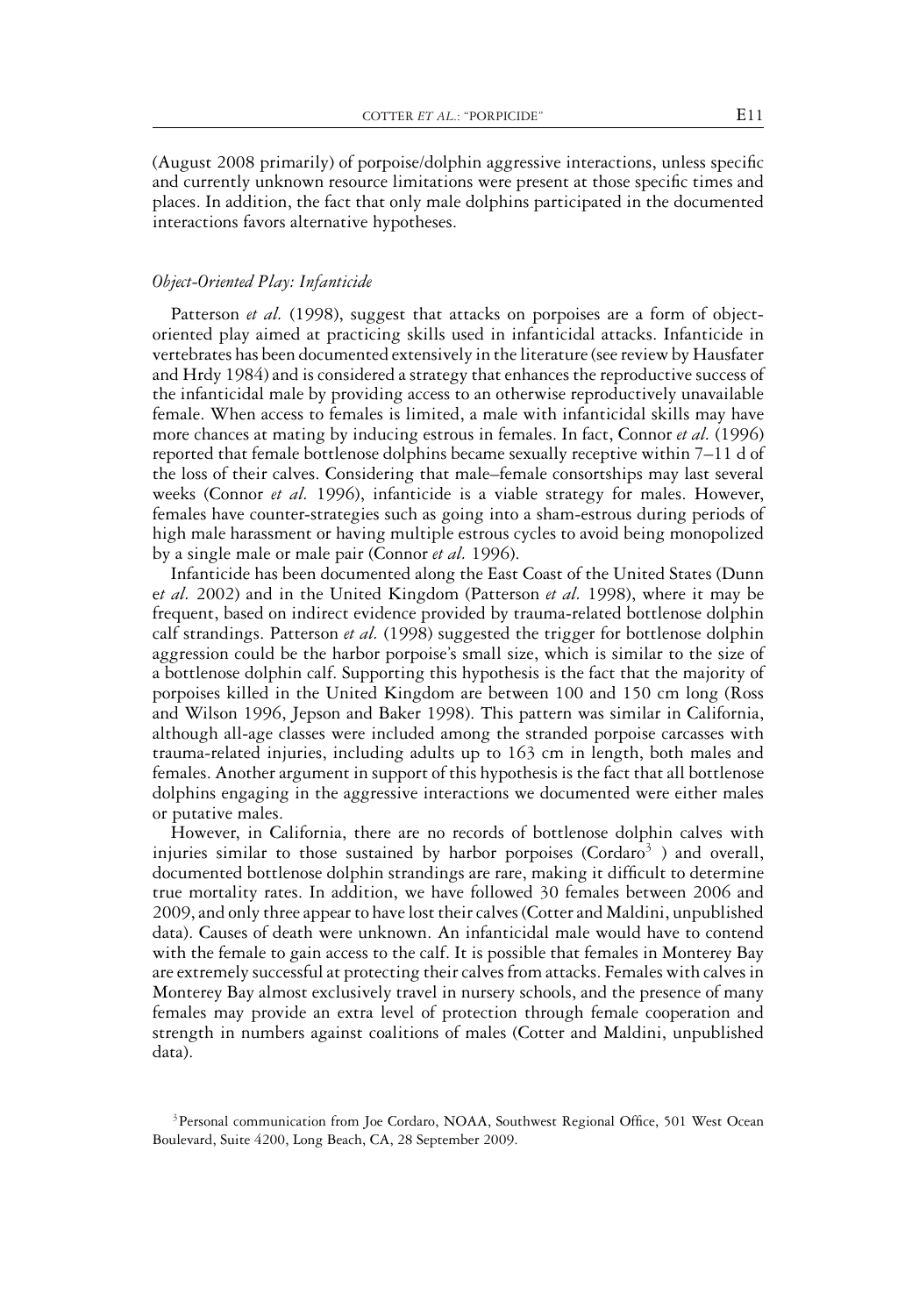#### *Object-Oriented Play: Practice Fighting*

In bottlenose dolphin societies, where males tend to form lifelong bonds, and in some locations, coalitions to gain access to females, male sexual-competition is high (Connor *et al.* 2000, Mann and Sargeant 2003, Connor and Whitehead 2005). Bonds and coalitions are the highest form of cooperation within these populations, and male reproductive success, as well as survival in general, depends on the strength and coordination of these units (de Waal and Harcourt 1992; Connor *et al.* 1992*a*, *b*). Direct fighting between large male dolphins has a high cost, may result in injury to one or more of the males and, ultimately, be a disadvantage. However, maintaining fighting skills may be necessary for a dolphin to prevail when these skills are needed (Möller *et al.* 2001). Directing aggression toward a smaller individual of a different species may be the best strategy to practice fighting skills without incurring the cost of fighting a large conspecific. Additionally, coordinating an attack on a harbor porpoise may fine-tune coordination among close male associates and may provide an indirect bonding mechanism.

#### *Other Factors*

Other factors may have played a role in triggering the attacks on porpoises. Aggression by male bottlenose dolphins could have been driven by high levels of testosterone (Higgins and Tedman 1990, Rose *et al.* 1991). In California, harbor porpoises come close to shore and overlap in distribution with coastal bottlenose dolphins in the summer, which coincides with the estimated height of the breeding season for bottlenose dolphins in Monterey Bay, based on the time of sighting of new calves each year and on a 12 mo gestation period (Cotter and Maldini, unpublished data). High levels of testosterone have been linked to heightened aggression in males for several species of vertebrates, including humans (Archer 1988) and ultimately measuring stress hormones in California coastal bottlenose dolphins may be important in weighing different hypotheses. However, in the United Kingdom, where the two species overlap in distribution year-round, there was no strong seasonality in the frequency of bottlenose dolphin aggression on harbor porpoises (http://www.ukstrandings.org, accessed June 2010; Jepson $4$ ).

A skewed male–female ratio may also lead to heightened aggression patterns driven by the presence of a low number of available females for a larger population of males. The inability of low ranking or less experienced males to access females may lead to "frustration" expressed in the form of aggression (Le Boeuf and Campagna 1994). Interestingly, both 2008 and 2009 appeared to be periods of low female availability in Monterey Bay where the male/female ratio was approximately 1:1 for known sex individuals but the operational sex ratio may have been closer to 3:1 (Cotter and Maldini, unpublished data).

In conclusion, ultimate explanations for complex behaviors are difficult to find. In this case, knowing the sex and the social composition of the bottlenose dolphin groups perpetrating the attacks may have added a layer of understanding to this difficult question. Nonetheless, a more detailed analysis of social structure, reproductive status and stress hormone levels may be needed. It is likely that multiple factors may have played a role in the expression of this aggressive behavior.

<sup>4</sup> Personal communication from Dr. Paul Jepson, Zoological Society of London, Regent's Park, London, NW1 4RY, UK, June 2010.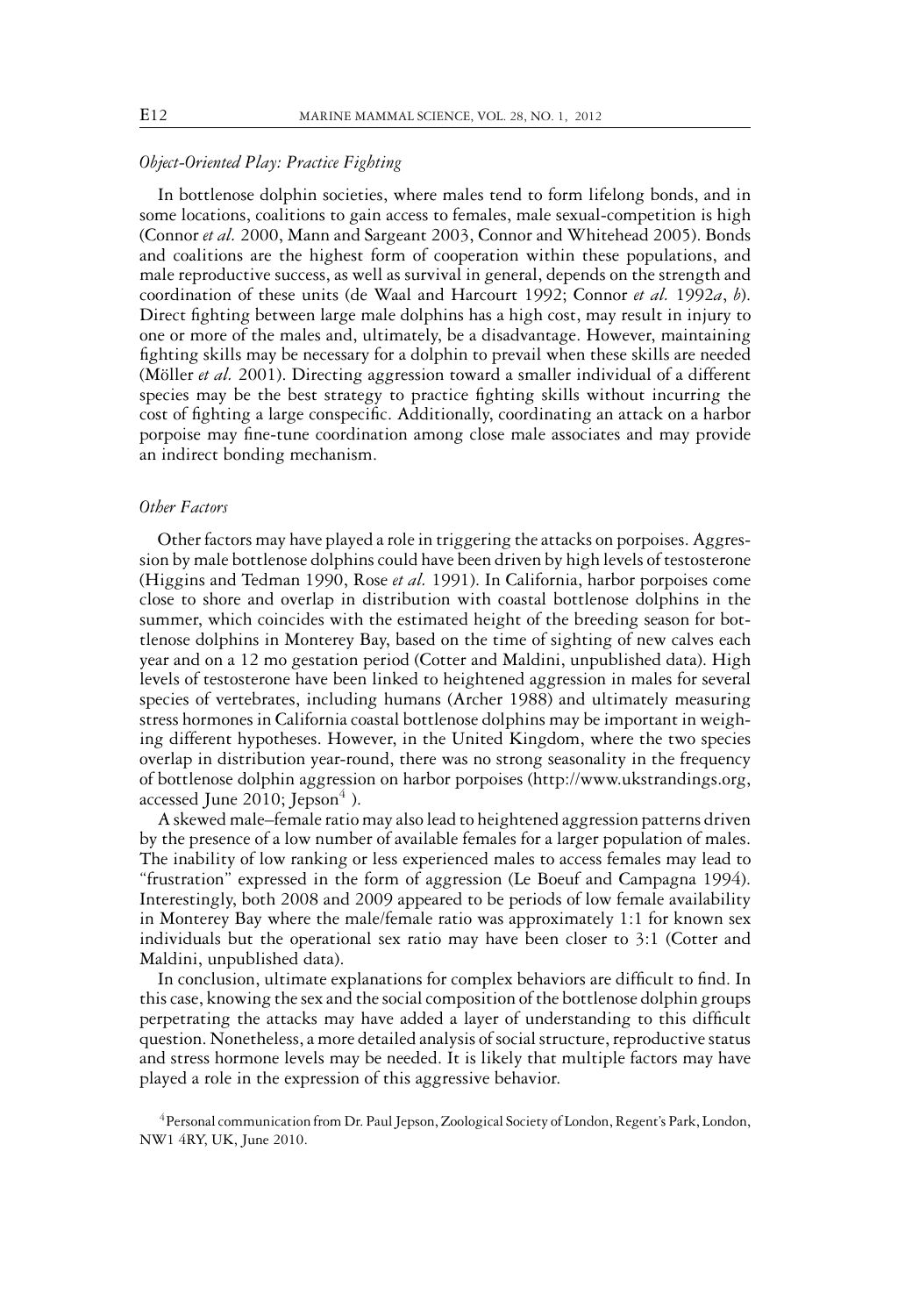#### ACKNOWLEDGMENTS

We would like to thank Joe Cordaro and Sarah Wilkin at NOAA, Teri Sigler and Dr. Dave Casper at Long Marine Lab, and Dr. Frances Gulland at The Marine Mammal Center for assistance with stranding information. Cyndi Browning, Ron Eby, Gary Haskins, Robert Scoles, Alessandro Ponzo, and Andrew Walsh provided help in the field. A special thanks to Barbara Scoles for filming the behaviors. We acknowledge Earthwatch Institute and an anonymous funder for the grants supporting the field portion of the project in 2007. Work was conducted under NOAA Letter of Agreement 877–1831. Biopsy sampling was conducted under Permit 13392 from NOAA Fisheries. Opinions expressed in the paper are solely the opinions of the authors and not necessarily the opinions of NOAA personnel or members of any other subsidiary agency indirectly involved in this work.

#### LITERATURE CITED

- Acevedo-Gutierrez, A., A. Diberardinis, S. Larkin, K. Larkin and P. Forestell. 2005. Social interactions between tucuxis and bottlenose dolphins in Gandoca-Manzanillo, Costa Rica. Latin American Journal of Aquatic Mammals 4:49–54.
- Alonso, J. M., A. Lopéz, A. F. González and M. B. Santos. 2000. Evidence of violent interactions between bottlenose dolphin (*Tursiops truncatus*) and other cetacean species in NW Spain. Proceedings of the 14th Annual Conference of The European Cetacean Society. Cork, Ireland, 2–5 April 2000. Pp. 105–106.
- Archer, J. 1988. The behavioral biology of aggression. Cambridge Studies in Behavioral Biology. Cambridge University Press, New York, NY.
- Baird, R. W. 1998. An interaction between pacific white-sided dolphins and a neonatal harbor porpoise. Mammalia 62:129–137.
- Barlow, J., P. S. Hill, K. A. Forney and D. P. Demaster. 1998. U.S. Pacific marine mammal stock assessments: 1998. U.S. Department of Commerce, NOAA Technical Memorandum, NOAA-TMNMFS-SWFSC-258, 40 pp. Available from Southwest Fisheries Science Center, P. O. Box 271, La Jolla, CA 92038.
- Barnett, J., N. Davidson, R. Deaville, R. Monies, J. Loveridge, N. Tregenza and P. D. Jepson. 2009. Postmortem evidence of interactions of bottlenose dolphins (*Tursiops truncatus*) with other dolphin species in South-West England. Veterinary Record 165:441–444.
- Bearzi, M. 2006. California sea lions use dolphins to locate food. Journal of Mammalogy 87(3):606–617.
- Bearzi, M., C. Saylan and A. Hwang. 2009. Ecology and comparison of coastal and offshore bottlenose dolphins (*Tursiops truncatus*) in California. Journal of Marine and Freshwater Research 60:584–593.
- Carretta, J. V., B. L. Taylor and S. J. Chivers. 2001. Abundance and depth distribution of harbor porpoise (*Phocoena phocoena*) in northern California determined from a 1995 ship survey. Fishery Bulletin 99:29–39.
- Connor, R. C., and H. Whitehead. 2005. Alliances II. Rates of encounter during resource utilization: A general model of intrasexual alliance formation in fission-fusion societies. Animal Behaviour 69:127–132.
- Connor, R. C., R. A. Smolker and A. F. Richards. 1992*a*. Two levels of alliance formation among male bottlenose dolphins (*Tursiops* sp.). Proceedings of the National Academy of Sciences 89:987–990.
- Connor, R. C., R. A. Smolker and A. F. Richards. 1992*b*. Dolphin alliances and coalitions. Pages 414–443 *in* A. H. Harcourt and F. B. M. DeWaal, eds. Coalitions and alliances in humans and other animals. Oxford University Press, Oxford, UK.
- Connor, R. C., A. F. Richards, R. A. Smolker and J. Mann. 1996. Patterns of female attractiveness in Indian Ocean bottle-nose dolphins. Behaviour 133:37–69.
- Connor, R. C., A. J. Read and R. Wrangham. 2000. Male reproductive strategies and social bonds. Pages 247–269 *in* J. Mann, R. C. Connor, P. L. Tyack and H. Whitehead, eds.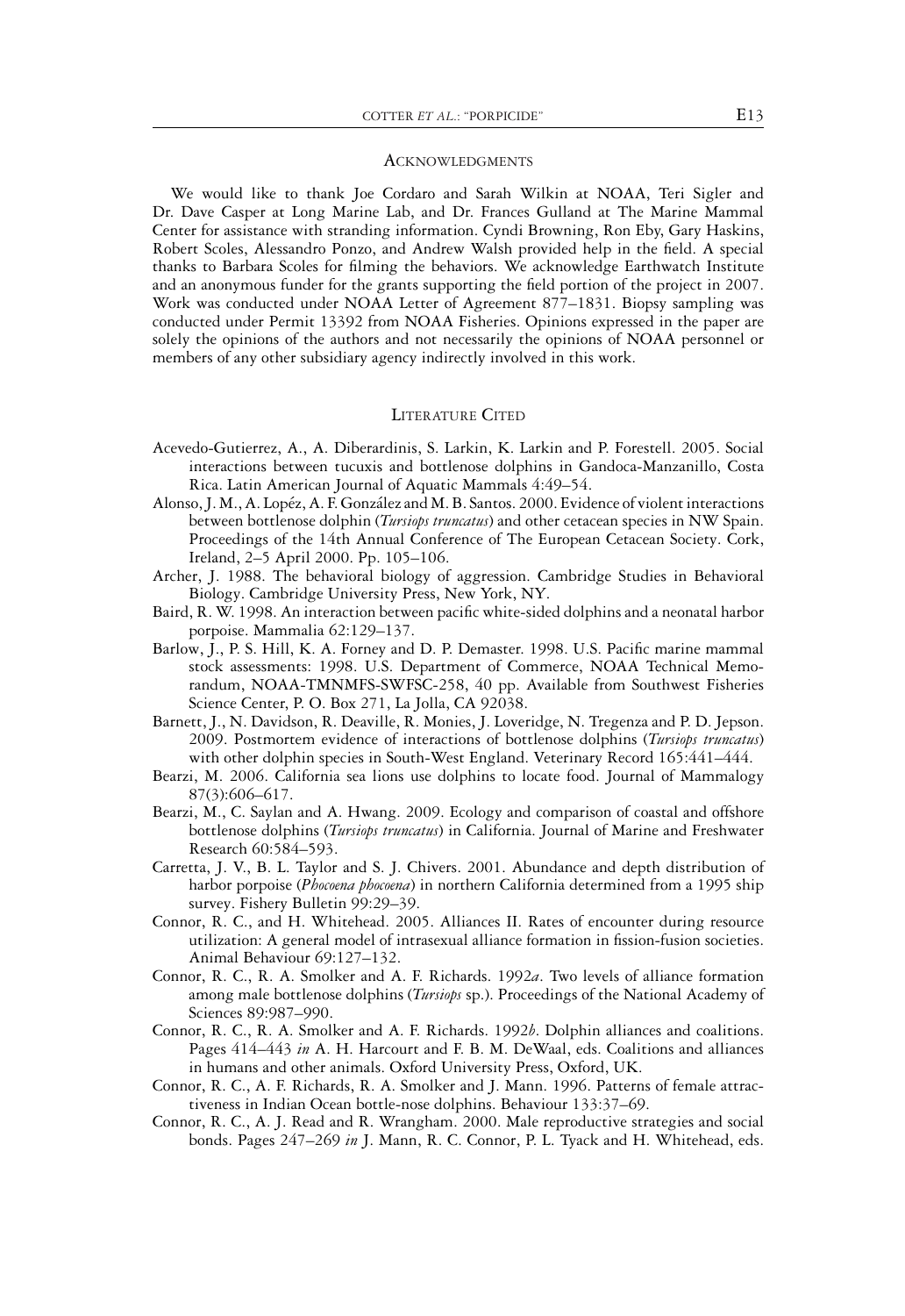Cetacean societies: Field studies of dolphins and whales. University of Chicago Press, Chicago, IL.

- Defran, R. H., and D. W. Weller. 1999. Occurrence, distribution, site fidelity, and school size of bottlenose dolphins (*Tursiops truncatus)* off San Diego, California. Marine Mammal Science 15:366–380.
- Defran, R. H., D. W. Weller, D. L. Kelly and M. A. Espinosa. 1999. Range characteristics of pacific coast bottlenose dolphins (*Tursiops truncatus*) in the Southern California Bight. Marine Mammal Science 15:381–393.
- de Waal, F. B. M., and A. H. Harcourt. 1992. Coalitions and alliances: A history of ethological research. Pages 233–257 *in* A. H. Harcourt and F. B. M. de Waal, eds. Coalitions and alliances in humans and other animals. Oxford University Press, Cambridge, UK.
- Dunn, D. G., S. G. Barco, D. A. Pabst and W. A. Mclellan. 2002. Evidence for infanticide in bottlenose dolphins of the western North Atlantic. Journal of Wildlife Diseases 38:505–510.
- Feinholz, D. M. 1996. Northern range extension, abundance, and distribution of Pacific coastal bottlenose dolphins (*Tursiops truncatus gilli*) in Monterey Bay, California. M.S. thesis, San Jose State University, San Jose, CA. 88 pp.
- Fink, B. D. 1959. Observation of porpoise predation on a school of Pacific sardines. California Fish and Game 45:216–217.
- Gaskin, D. E. 1984. The harbor porpoise (*Phocoena phocoena* L.): Regional populations, status, and information on direct and indirect catches. Report International Whaling Commission 34:569–586.
- Hanson, M. T., and R. H. Defran. 1993. The behavior and feeding ecology of the Pacific coast bottlenose dolphin, *Tursiops truncatus*. Aquatic Mammals 19:127–142.
- Hausfater, G., and S. B. Hrdy. 1984. Infanticide: Comparative and evolutionary perspectives. Aldine Publishing Company, New York, NY.
- Herzing, D. L. 1996. Vocalizations and associated underwater behavior of free-ranging Atlantic spotted dolphins, *Stenella frontalis*, and bottlenose dolphins, *Tursiops truncatus*. Aquatic Mammals 22:61–79.
- Herzing, D. L., and C. M. Johnson. 1997. Interspecific interactions between Atlantic spotted dolphins (*Stenella frontalis*) and bottlenose dolphins (*Tursiops truncatus*) in the Bahamas, 1985–1995. Aquatic Mammals 23:85–100.
- Herzing, D. L., K. Moewe and B. J. Brunnick. 2003. Interspecies interactions between Atlantic spotted dolphins, *Stenella frontalis* and bottlenose dolphins, *Tursiops truncatus*, on Great Bahama Bank, Bahamas. Aquatic Mammals 29:335–341.
- Higgins, L. V., and R. A. Tedman. 1990. Effect of attacks by male Australian sea lions on mortality of pups. Journal of Mammalogy 71:617–619.
- Jefferson, T. A., P. J. Stacey and R. W. Baird. 1991. A review of killer whale interactions with other marine mammals: Predation to co-existence. Mammal Review 21:151–180.
- Jepson, P. D., ed. 2005. Cetacean strandings investigation and co-ordination in the UK: Final report to DEFRA for the period 1st January 2000–31st December 2004. Available at http://randd.defra.gov.uk/Document.aspx?Document=Wp01011\_8244\_Frp.pdf (accessed February 2010).
- Jepson, P. D., and J. R. Baker. 1998. Bottlenosed dolphins (*Tursiops truncatus*) as a possible cause of acute traumatic injuries in porpoises (*Phocoena phocoena*). Veterinary Record 143:614–615.
- Le Boeuf, B. L., and C. Campagna. 1994. Protection and abuse of young in pinnipeds. Pages 257–276 *in* S. Parmigiani and F. Vom Saal, eds. Infanticide and parental care. Harwood Academic Publishers, London, UK.
- Lockyer C., M. P. Heide-Jørgensen, J. Jensen, C. C. Kinze and T. Buus Sørensen. 2001. Age, length and reproductive parameters of harbor porpoises *Phocoena phocoena* (L.) from West Greenland. ICES Journal of Marine Science 58:154–162.
- Lorenz, K. 1963. On aggression. Harvest Publications, Harcourt Brace & Company, San Diego, CA.